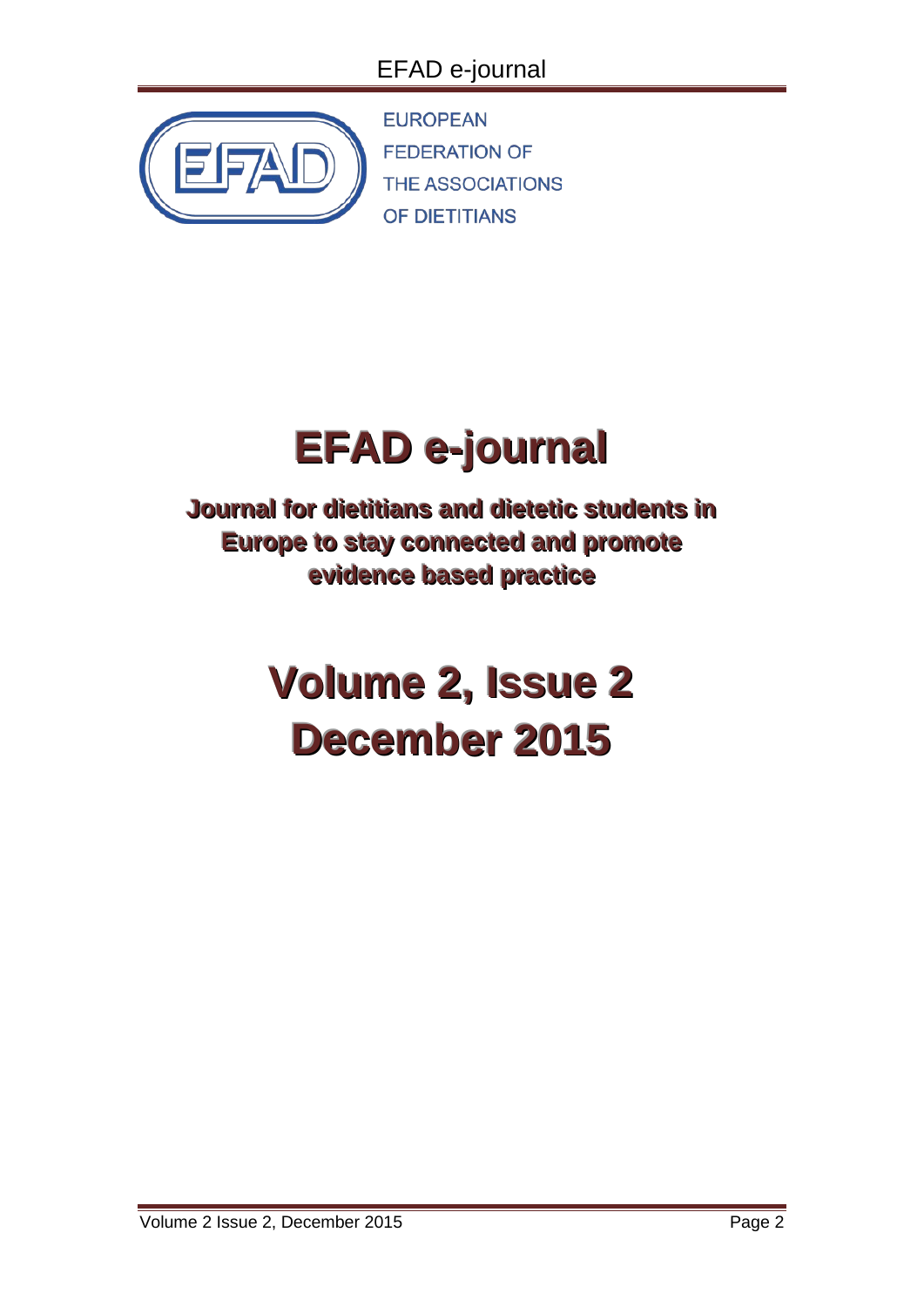# **EFAD e-journal**

#### **Editor:**

# **Demosthenes B. Panagiotakos**, Harokopio University

#### **Editorial Board:**

**Gulcan Arusoglu**, Biruni University **Nancy Babio**, University Rovira i Virgili **Maria Hassapidou,** Alexander Technological Educational Institute of Thessaloniki **Sofie Joossens,** University College, Leuven **Manuela Konrand**, FH JOANNEUM University of Applied Sciencies **Meropi Kontogianni**, Harokopio University **Anne de Looy**, University of Plymouth **Duane Mellor**, University of Nottingham **Rocio Ortiz Moncada**, University of Alicante **Elke Naumann**, HAN University of Applied Sciences **Elisabeth Pail**, FH JOANNEUM University of Applied Sciences **Mary Yannakoulia**, Harokopio University

#### **Editor's assistant:**

**Reka Kegyes Bozo**, EFAD Secretariat

# **Language editing:**

**Fraser Breed** & **Monica Wajsman**, members of European Network of Dietetic Students (ENDietS)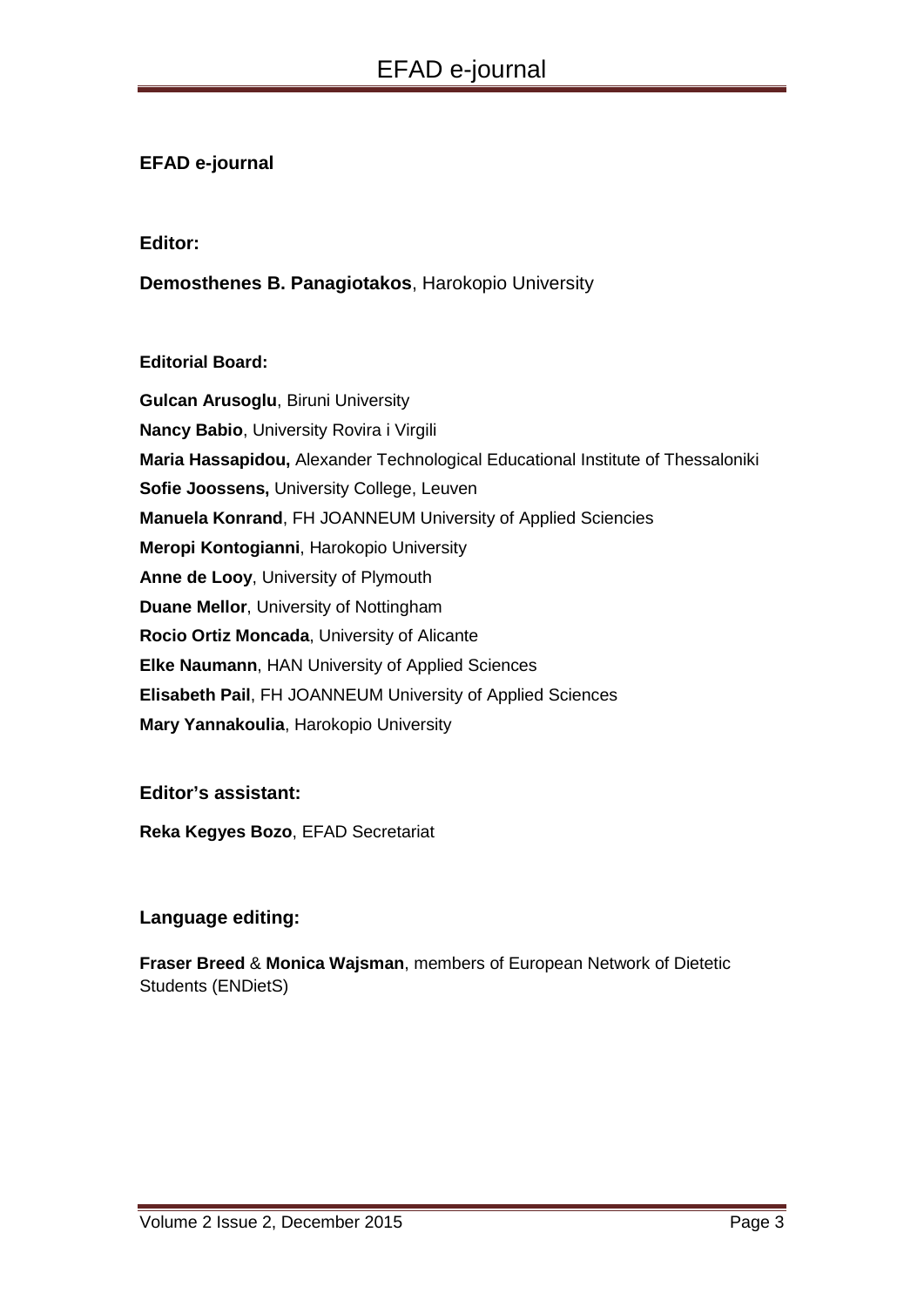# **CONTENTS**

| AN EVALUATION OF THE LONDON DIETETICS NEW STYLE PLACEMENT  6                                                                                                               |    |
|----------------------------------------------------------------------------------------------------------------------------------------------------------------------------|----|
| USE OF NUTRITION DIAGNOSES AS PART OF THE NUTRITION CARE<br>PROCESS: AN ANALYSIS OF PES-STATEMENTS FOR PATIENTS WITH                                                       |    |
| A COMPARISON BETWEEN ICF AND IDNT STANDARDIZED LANGUAGES FOR                                                                                                               |    |
| SELF-MANAGEMENT TOOLS TO CONTROL FLUID INTAKE FOR HEMODIALYSIS                                                                                                             |    |
| SYSTEMATIC TYPE REVIEW OF PROSPECTIVE STUDIES ON DAIRY                                                                                                                     |    |
| DETECTION OF NUTRITIONAL RISK IN SURGICAL WARDS OF PEDIATRIC                                                                                                               |    |
|                                                                                                                                                                            |    |
| RESEARCH ON POLICY DEVELOPMENTS AND EFFECTIVE MEASURES<br>DIRECTED TOWARDS REDUCTION OF NUTRITION RELATED NON-<br>COMMUNICABLE DISEASES IN THE COMMONWEALTH OF INDEPENDENT | 20 |
|                                                                                                                                                                            |    |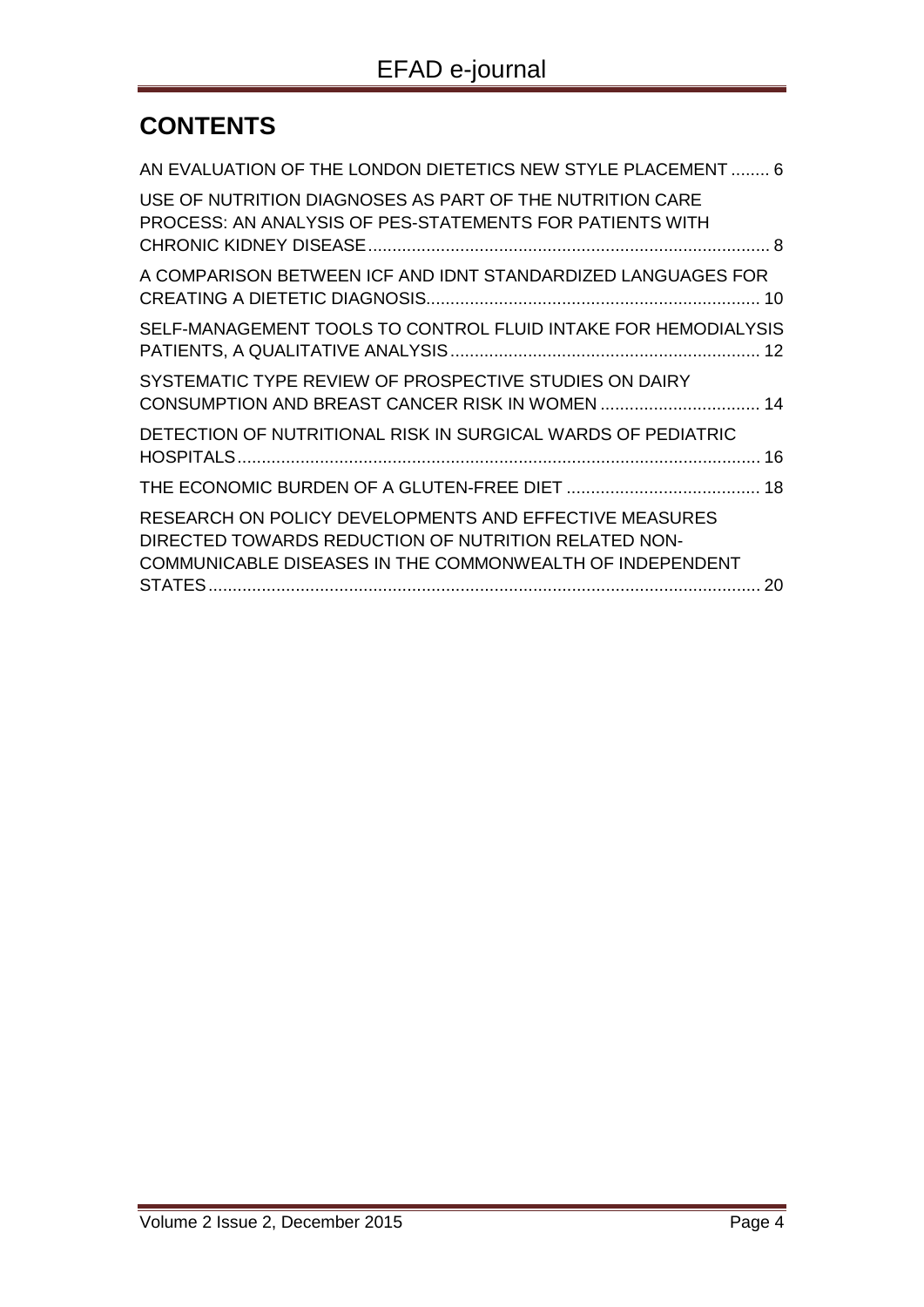# **Editorial**

The present issue is the 2<sup>nd</sup> issue of the 2<sup>nd</sup> Volume of the "**EFAD e-journal**". This means that we have already 2 years of successful publications! The European Federation of the Associations of Dietitians (EFAD) strongly supported this e-journal for students in the field of dietetics, mainly in order to answer the question that many students around Europe have asked, "*How can we know what other students are researching in Europe*". We hope that in the past issues, as well as in the current, may, at least in part, answer this question. In this issue we have contributions from United Kingdom, Sweden, The Netherlands and Greece. The presented topics cover a broad range of nutrition and dietetics science. As it has been done in the previous issues, each submitted work has been reviewed by members of the Editorial Board and external reviewers, in order to improve the clarity of the findings. Thus, we are grateful to the reviewers, as well as to our Editorial Board members for their commitment. In our plans it was to expand the call for submissions to all European Dietitians and to encourage communication and dissemination of research and evidence based practice between dietitians and students. In this issue such works are now published, and we hope that in the near future we may have the opportunity to present even more.

At this point I would like to point out the importance of research methodology courses, even from the undergraduate level. Research courses include cutting-edge methodologies that assist students in better, and more critically, understanding the literature, but also assist in planning and conducting their own research programs. Moreover, they will be able to apply the basic principles of evidence-based nutrition science in everyday clinical practice. Research courses advance health scientists academic and professional career.

We hope that you will enjoy this edition, as you did the others.

# **The Editor**

# **Demosthenes B Panagiotakos**

Professor in Biostatistics-Epidemiology of Nutrition Harokopio University, **Greece**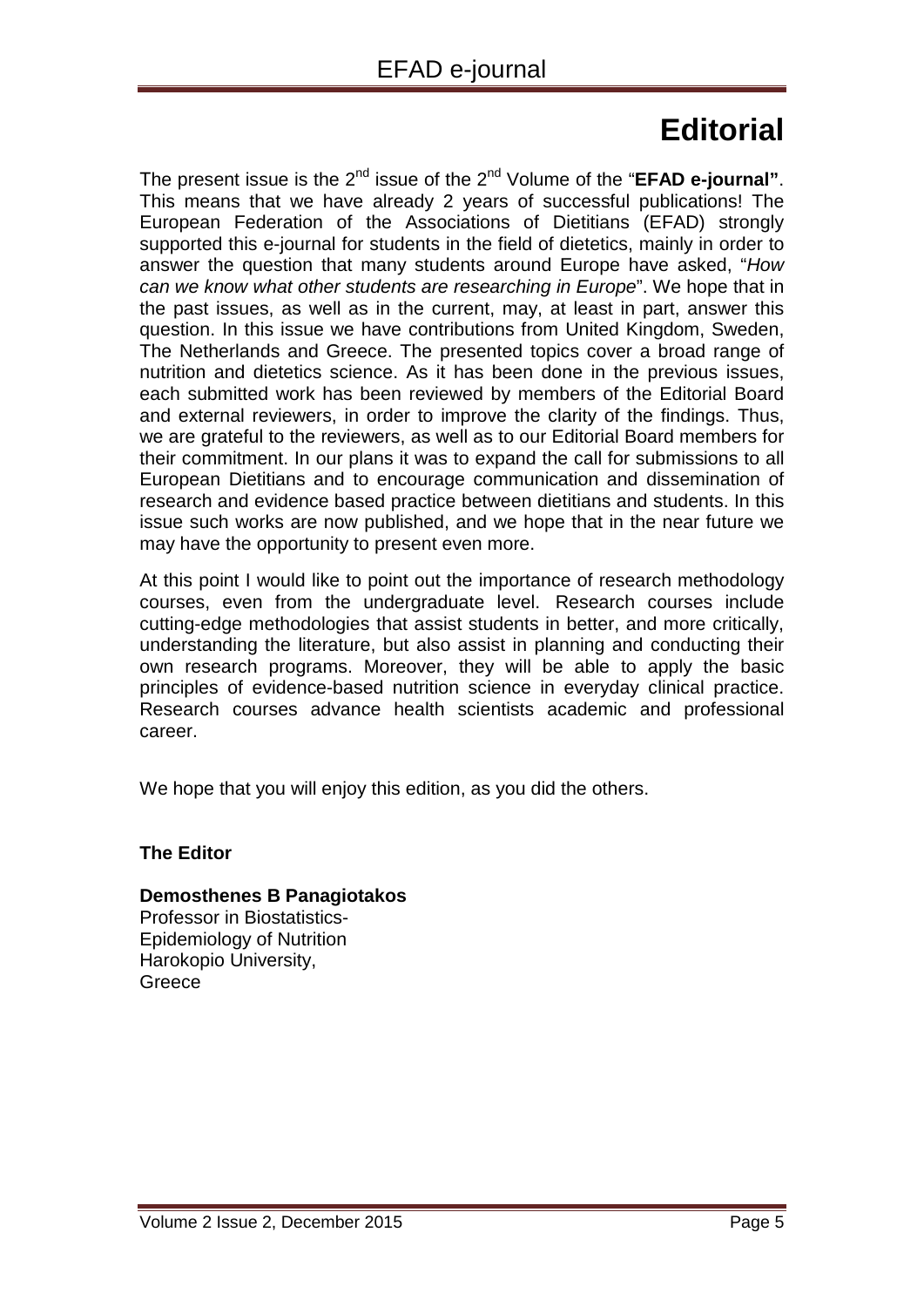# <span id="page-4-0"></span>**AN EVALUATION OF THE LONDON DIETETICS NEW STYLE PLACEMENT**

**Author(s) name:** Elaine Mealey

**Institution/ Affiliation:** London Metropolitan University

**Corresponding Author(s)contact details:** e.mealey@londonmet.ac.uk

#### **Introduction**

For over a decade pre-registration dietetic practical experience consisted of three practical placements called 'ABC' within a healthcare environment, interspersed throughout periods of academic education at the university. Following the launch and subsequent incorporation of the Nutrition and Dietetic Care Process (NDCP) (BDA 2009) into the academic curriculum, King's College London University (KCL) and London Metropolitan University (LMU) updated the pre-registration dietetic practical experience. Practice educators had highlighted time constraints to supervise students and complete the necessary yABC paperwork as evidence the student had met learning outcomes. Thus there was a need to design a placement programme with a balance struck between sufficient opportunities for teaching and supervision of skill development with sufficient but not excess paperwork for students and practice educators to complete. The new style placement with learning outcomes and structured learning activities, based on the NDCP, was renamed '123'.

**Aim:** To evaluate the student experience of the new style placement 2 (P2) in comparison to students who had completed the old style placement B (PB.)

#### **Methods**

Students at KCL and LMU were recruited September 2012-2014at the university after completion of their second placement. All students were requested to complete a paper questionnaire on their placement experience.

#### **Bioethics**

Ethics approval was obtained from LMU University Human Research Ethics Committee.

#### **Results**

Twenty-two students completed a P2 (42%) and 31 a PB (58%). Results showed improvements in that a higher percentage of P2 students compared to PB students reporting being 'very confident' in carrying out all steps of the nutrition and dietetic care process in clinical practice. Sixty-eight percent of P2 students felt the amount of paperwork they were required to complete to demonstrate they had met the learning outcomes was excessive compared to 84% of PB students. P2 students reported they spent fewer hours outside the working day on portfolio forms compared to PB students. Eight-five percent of all students agreed/strongly agreed that the amount of daily feedback from supervisors was sufficient to enable them to identify their strengths and weaknesses and80% of all students agreed/strongly agreed that the placement was a really enjoyable learning experience.

#### **Discussion& Conclusion**

Study results show that practice educators continue to provide sufficient daily feedback which is essential to highlight good practice, to correct poor performance, and to help students identify a plan for skill development. This evaluation provides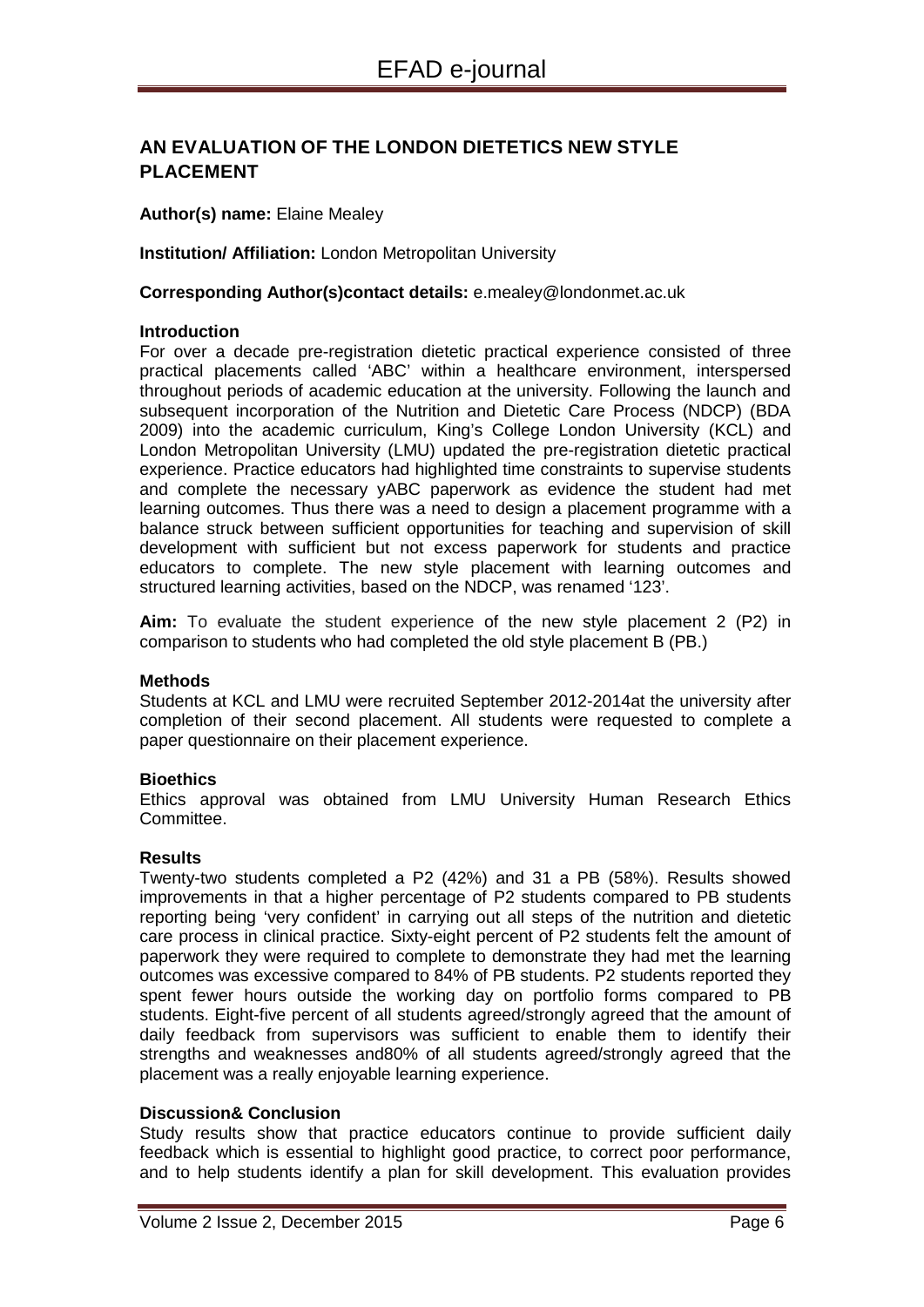evidence that the new style placement programme, 123 provides an enjoyable learning experience for student dietitians and increases their confidence with all aspects of the NDCP in comparison to the old style of placement delivery. The amount of paperwork required to demonstrate achievement of learning outcomes was also perceived as 'less excessive' in the '123' programme, potentially maximising opportunities for clinical practice.

Students' experience of the 123 placements will continue to be evaluated following each cohort's completion of a placement. Working with practice educators this feedback will be used to make appropriate changes to placement programmes in London.

#### **Conflicts of interest & Acknowledgements**

The author declares that they have no conflicts of interest.

#### **Key References:**

- British Dietetic Association (BDA)(2009) '*Nutrition and Dietetic Care Process'*Birmingham: BDA [online] Available from [http://members.bda.uk.com/D](http://members.bda.uk.com/)ownloads/NutritionDieteticCareProcessOctober2 009. Pdf (8.6.2015)
- British Dietetic Association (BDA) (2012) '*Model and Process for Nutrition and Dietetic Practice*. Birmingham: BDA[online] Available from http://members. bda.uk.com/profdev/profpractice/modeldieteticpractice/index.html (8.6.2015)
- British Dietetic Association (BDA) (2013) *Curriculum Framework for the Pre-Registration Training and education of Dietitians.*[online] Available from <https://www.bda.uk.com/careers/education/preregcurriculum> (8.6.2015)

#### **Key Words** (3-5): placement, assessment, learning

**Contributors:** Diane Reidlingher, former placement tutor at Kings College London University contributed to survey design, data collection and entry. Clare Cremin placement tutor at Kings College London University contributed to data collection and entry. The contribution of the 68 dietetics students in data collection is acknowledged.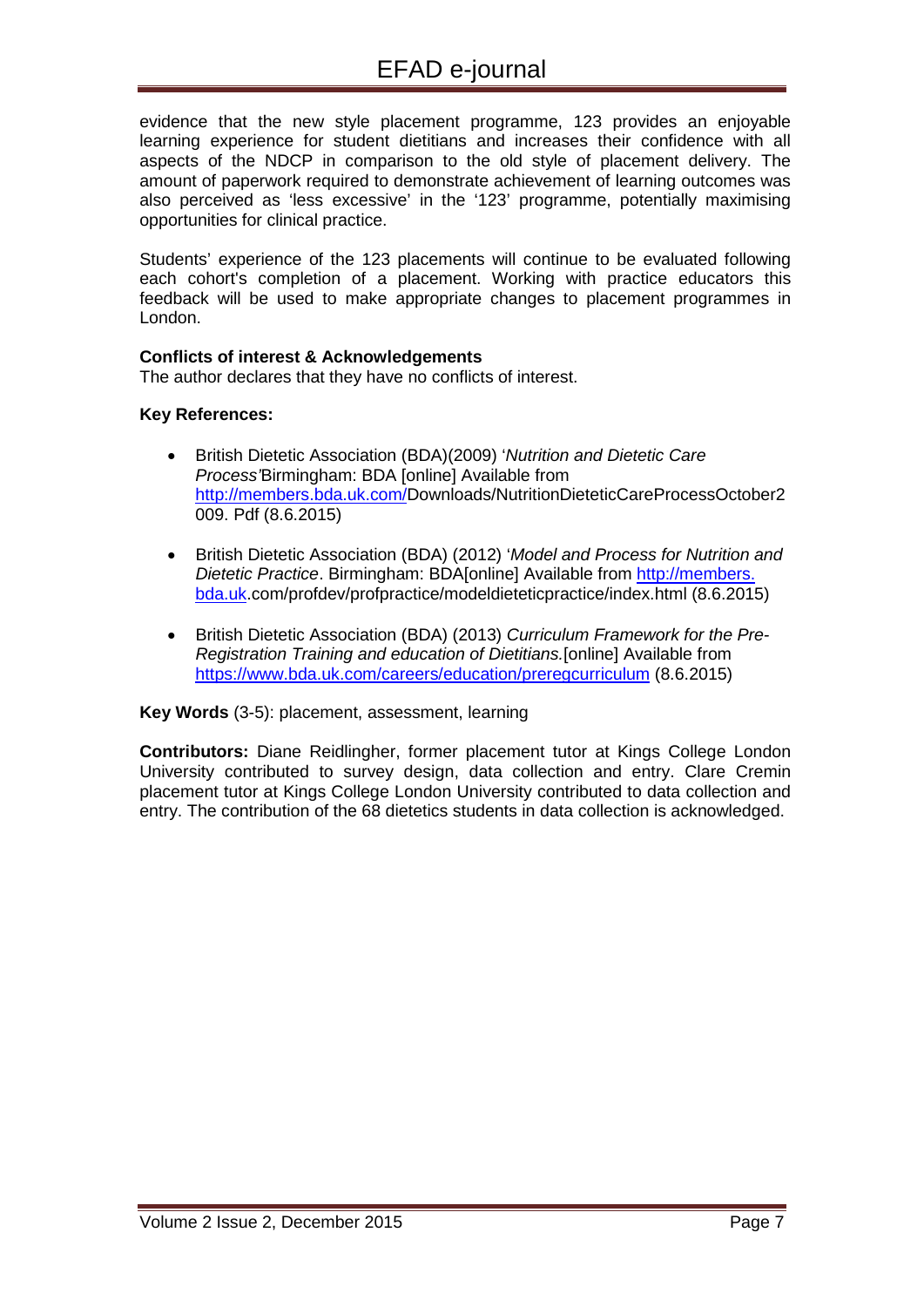# <span id="page-6-0"></span>**USE OF NUTRITION DIAGNOSES AS PART OF THE NUTRITION CARE PROCESS: AN ANALYSIS OF PES-STATEMENTS FOR PATIENTS WITH CHRONIC KIDNEY DISEASE**

**Author(s) name:** Camilla Grönstedt and Linda Gustafson

**Institution:** Uppsala University. Department of Food, Nutrition and Dietetics

**Author(s) contact details:** camilla.gronstedt@gmail.com, [lindagustafson@hotmail.com](mailto:lindagustafson@hotmail.com)

#### **Introduction**

The Nutrition Care Process (NCP) and its terminology (NCPT) is a treatment approach newly adopted in Sweden to promote dietetics. Part of the NCP is to identify the patient's nutritional problem - the 'nutritional diagnosis' - and to formulate it as a PES-statement, problem-etiology-symptoms format. Little is known about the use and effect of NCPT and PES- statements in Swedish clinical practice. Therefore, our aim was to study which nutritional diagnoses were most commonly reported in patients with chronic kidney disease.

#### **Methods**

A retrospective review of 99 patient medical records from renal divisions at a hospital in central Sweden was conducted. A quantitative analysis was performed on patients' medical status and PES-statements. The records were categorized based on whether the etiologies or symptoms described were in accordance with NCPT or not.

#### **Bioethics**

The study has taken into consideration the scientific boards ethical standard for conducting research.

#### **Results**

Seven of the NCPT nutritional diagnoses were most commonly used in the health records: *excessive protein intake* (22%), *inadequate protein intake* (19%), *no nutrition diagnosis at this time* (15%), *inadequate energy intake* (11%), *food- and nutritionrelated knowledge deficit* (7%) and *unintended weight loss* (4%). It was found that dietary intake-related etiologies (big/small protein servings, reduced number of meals, reduced servings) were the most common etiologies mentioned in patient notes; however, they are not represented in the NCPT reference sheet. Only 43% of the etiologies found were consistent with the NCPT reference sheet of pre-formulated etiologies. This indicates a difference between clinical practice and NCPT guidelines. On multiple occasions dietitians used a nutritional diagnosis without adhering to the symptom requirements for that diagnosis according to the NCPT guidelines. The symptom of *unintended weight loss* was used at a lower weight loss than the criteria demand. For the diagnosis *inadequate protein intake* several medical notes recorded 'protein nitrogen appearance', PNA, as a symptom, yet NCPT disregards for biochemical data for this diagnosis. Therefore these records were classified as not being in accordance with NCPT.

#### **Discussion**

This study is the first to investigate the use of nutritional diagnoses in Sweden. The majority of renal dietitians in the study used only a handful of the near 80 NCPT nutrition diagnoses. Swedish dietitians clearly took liberties with the NCPT and did not follow the reference sheets for nutritional diagnoses literally. In the NCPT diagnosis of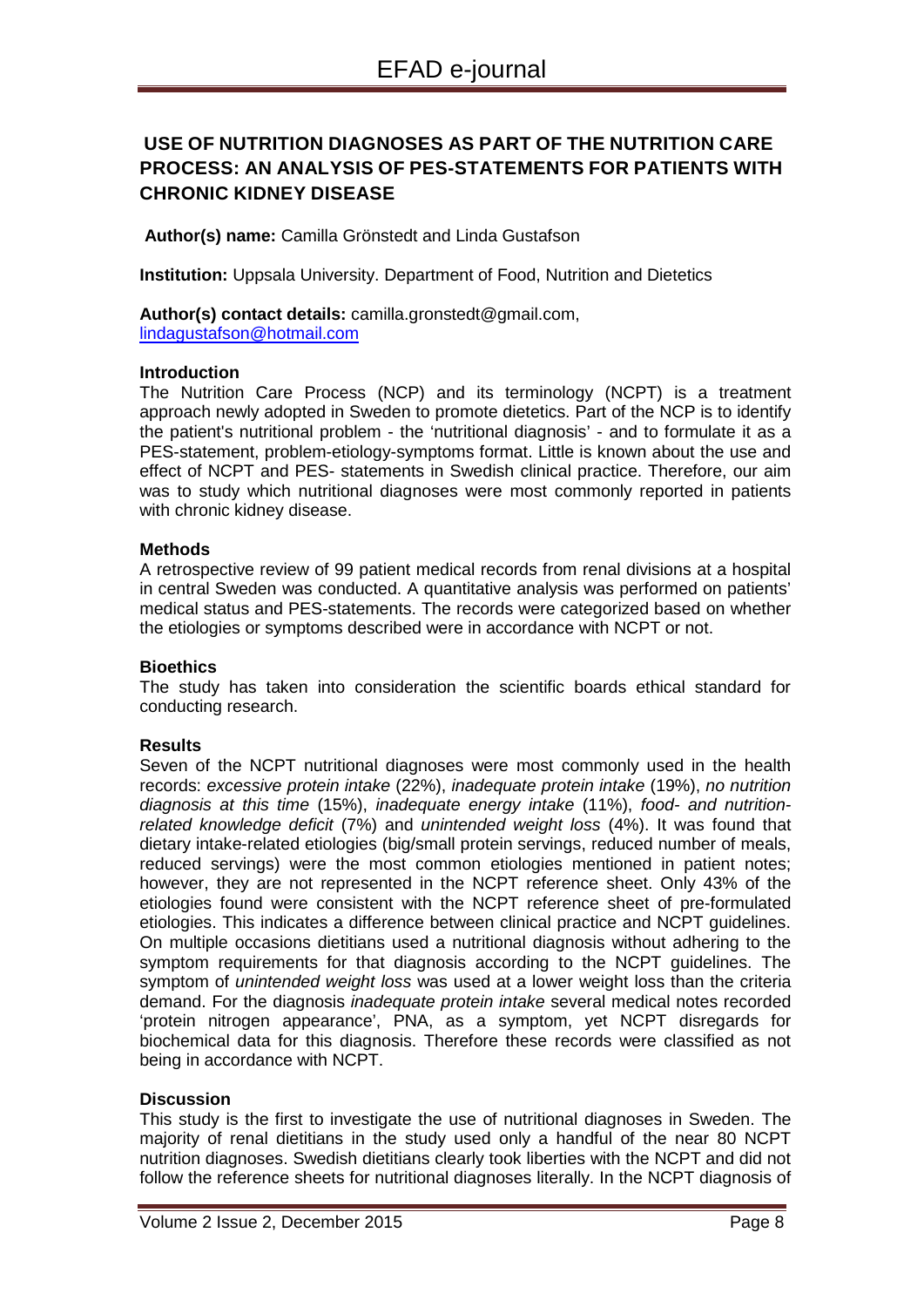*excessive protein intake* does not include etiology related to protein-rich food. It is possible that dietitians chose to set their own etiology 'big protein servings' because that is solvable. The fact that the diagnoses *inadequate protein intake* and *unintended weight loss* do not consider the symptoms the dietitians in this study used indicates a difference between NCPT in theory and its practical application. This raises the question whether dietitians should be influenced by NCP or if the treatment method should mirror the dietitian's clinical work.

**Conflicts of interest & Acknowledgements**: The authors have no conflicts of interest to declare. Acknowledgements to the operations manager and dietitians at the hospital where the research took place.

#### **Key References:**

- Bueche, J., Charney, P., Pavlinac, J., Skipper, A., Thompson, E. & Myers, E. (2008a). Nutrition Care Process and Model Part I: The 2008 Update. Journal of the American Dietetic Association, 108(7),1113-1117. doi: 10.1016/j.jada.2008.04.027
- Bueche, J., Charney, P., Pavlinac, J., Skipper, A., Thompson, E. & Myers, E. (2008b).Nutrition care process part II: using the International Dietetics and Nutrition Terminology to document the nutrition care process. Journal of the American Dietetic Association, 108, 1287–1293. doi: 10.1016/j.jada.2008.06.368.
- Rossi, M., Campbell, K.L. & Ferguson, M. (2014). Implementation of the Nutrition Care Process and International Dietetics and Nutrition Terminology in a Single-Center Hemodialysis Unit: Comparing Paper vs Electronic Records. Journal of the Academy of Nutrition and Dietetics114, 124-130. doi: 10.1016/j.jand.2013.07.033

**Key Words (3-5):** NCP, Nutrition Care Process, NCPT, Nutrition Diagnoses, Chronic Kidney Disease, PES-Statements.

**Contributors:** Our supervisor Elin Lövestam participated in the planning and design of this study.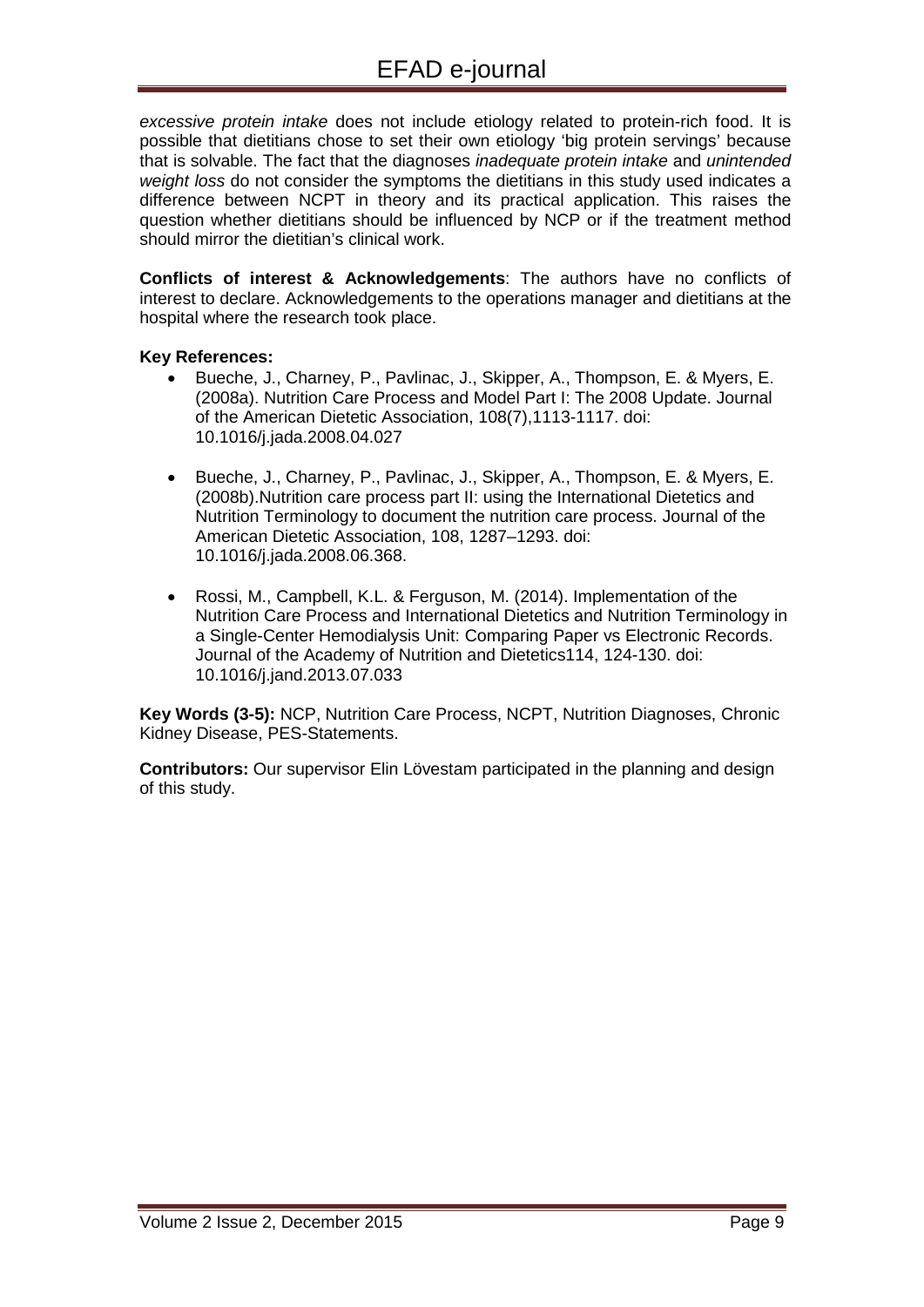# <span id="page-8-0"></span>**A COMPARISON BETWEEN ICF AND IDNT STANDARDIZED LANGUAGES FOR CREATING A DIETETIC DIAGNOSIS**

**Author(s) name:** Joanne Boes, Andrea den Boeft, Ellen Lohuis

**Institution/ Affiliation:** HAN University of Applied Sciences

**Corresponding Author(s) contact details:** Joanne Boes – [joanne.boes@hotmail.com;](mailto:joanne.boes@hotmail.com) Ellen Lohuis – [ellenlohuis@hotmail.nl;](mailto:ellenlohuis@hotmail.nl) Andrea den Boeft – [andreadenboeft@hotmail.com;](mailto:andreadenboeft@hotmail.com) Dr. Elke Naumann – [e.naumann@han.nl](mailto:e.naumann@han.nl)

#### **Introduction**

The use of standardized languages is considered to be important for evidence-based dietetics, because standardized languages make it possible to evaluate the intervention of the dietitian. In this way the added value of dietitians can be proven and the quality can be improved. Differences between two standardized languages used by European dietitians were investigated: the International Classification of Functioning, Disability and Health (ICF)  $^1$  and the International Dietetic and Nutrition Terminology (IDNT)  $^2$ . Although European dietitians may have heard of both languages, they may not always know the differences, similarities, advantages and disadvantages between these two languages. Therefore, we have compared these two languages in this study.

#### **Methods**

To make a comparison, literature research has been done on the characteristics of the ICF and IDNT on the way the standardized languages are used by European dietitians and on the differences and similarities between both standardized languages. We mainly searched the internet for information. We searched for NCP, IDNT, and the ICF and found information on the websites of the World Health Organization (WHO), European Federation of the Associations of Dietitians (EFAD), International Confederation of Dietetic Associations (ICDA) etc. Two experts on the ICF and IDNT were interviewed. The standardized languages were also compared via a case study.

#### **Bioethics**

Not applicable.

#### **Results**

ICF can be seen as a bio-psychosocial model. ICF includes patient/client characteristics on areas like mental or physical health (e.g. unintended weight loss), activities of daily life (e.g. walking), possibilities to participate (e.g. in work), external problems (e.g. use of medication), personal characteristics (e.g. self-efficacy). These patient's characteristics are incorporated into the dietetic diagnosis. ICF originates from the WHO.

IDNT is used in relation to the NCP and describes problems in the area of diet and nutrition. Dietetic diagnosis is established with the PES statement (Problem, Etiology, Symptoms/Signs) and includes the main nutritional problem.

Both languages aim to make the work of dietitians comparable by providing a standardized language. Benefits of the IDNT are the integration of the defined terms in Systematized Nomenclature of Medicine (SNOMED), an international medical terminology system, and endorsement by the ICDA<sup>3</sup>. A disadvantage is that the IDNT focuses on nutrition only. ICF takes into account non-nutritional problems that affect dietetic diagnoses and treatment. Therefore, ICF is used by several health professionals and stimulates collaboration between them. A disadvantage of ICF is that it is not used as much by dietitians as IDNT, maybe because less literature is available on ICF compared with IDNT. Elaboration of a case takes more time with the ICF than with the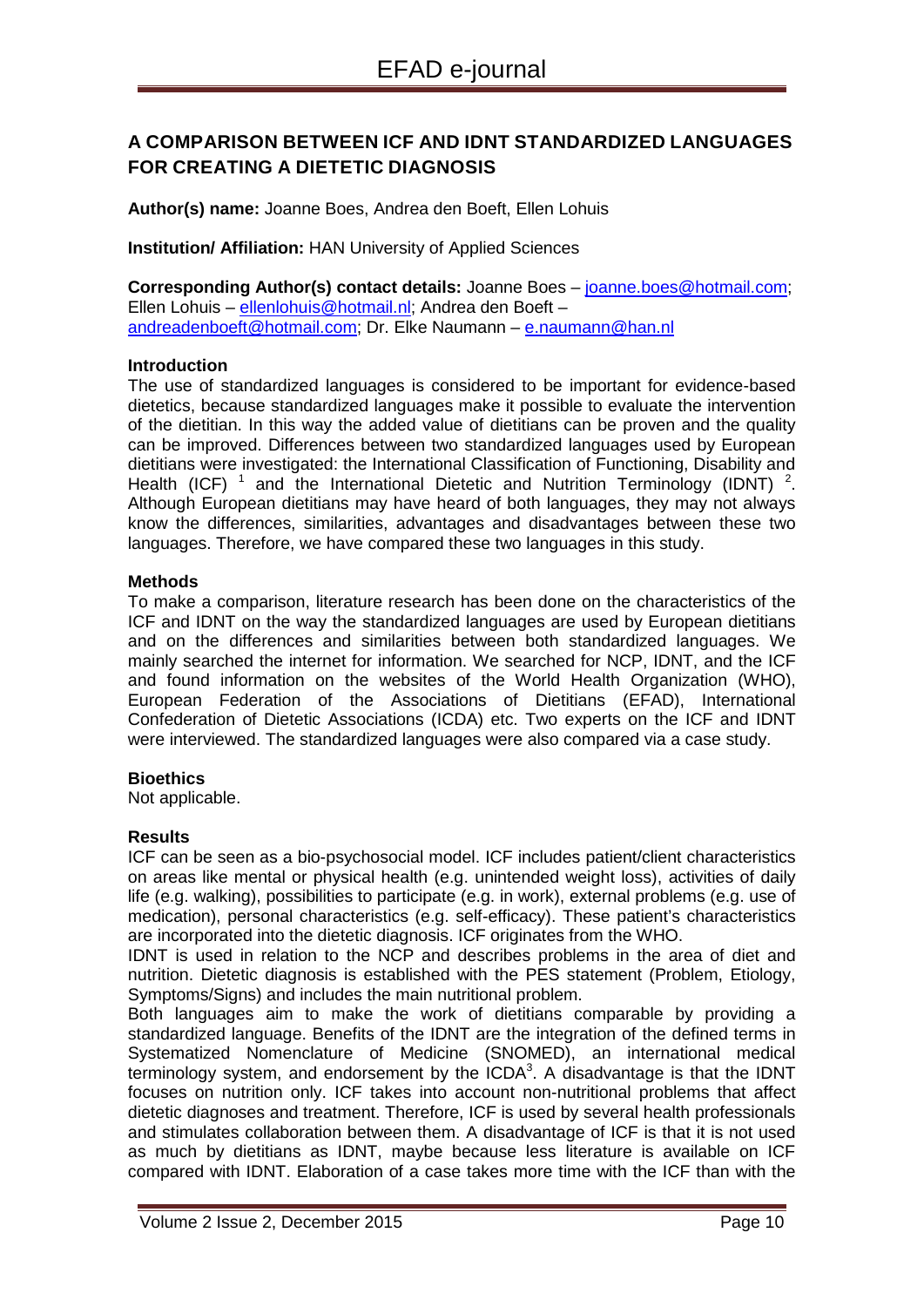#### IDNT.

#### **Discussion & Conclusion**

Taking into account the more holistic view of the ICF and the specific use of IDNT for nutrition-related information, we might suggest that combining both languages could have the best result. It is recommended to further analyze the differences and similarities concerning the treatment and evaluation. In addition, more professionals could be interviewed in order to increase the reliability.

#### **Conflicts of interest & Acknowledgements:**

There is no conflict of interest.

#### **Key References:**

- RIVM. (2011). *Internationaleclassificaties in Nederland.* Accessed on 3<sup>rd</sup> March 2015, via<http://www.rivm.nl/who-fic/in/270553004.pdf>
- European Federation of Associations of Dietitians. (2012). *Report on Knowledge and Use of a Nutrition Care Process &Standardised Language by Dietitians in Europe.* Accessed on 4<sup>th</sup> March 2015, via [http://www.drf.nu/wp](http://www.drf.nu/wp-content/uploads/2014/08/NCP-SL-Report.pdf)[content/uploads/2014/08/NCP-SL-Report.pdf](http://www.drf.nu/wp-content/uploads/2014/08/NCP-SL-Report.pdf)
- ICDA (z.d.) *Nutrition Care Process Terminology*. Accessed on 23<sup>th</sup> December 2014, via<http://www.internationaldietetics.org/IDNT-Pub.aspx>

**Key Words** (3-5)**:** IDNT, ICF, Standardized languages, Evidence-based dietetics.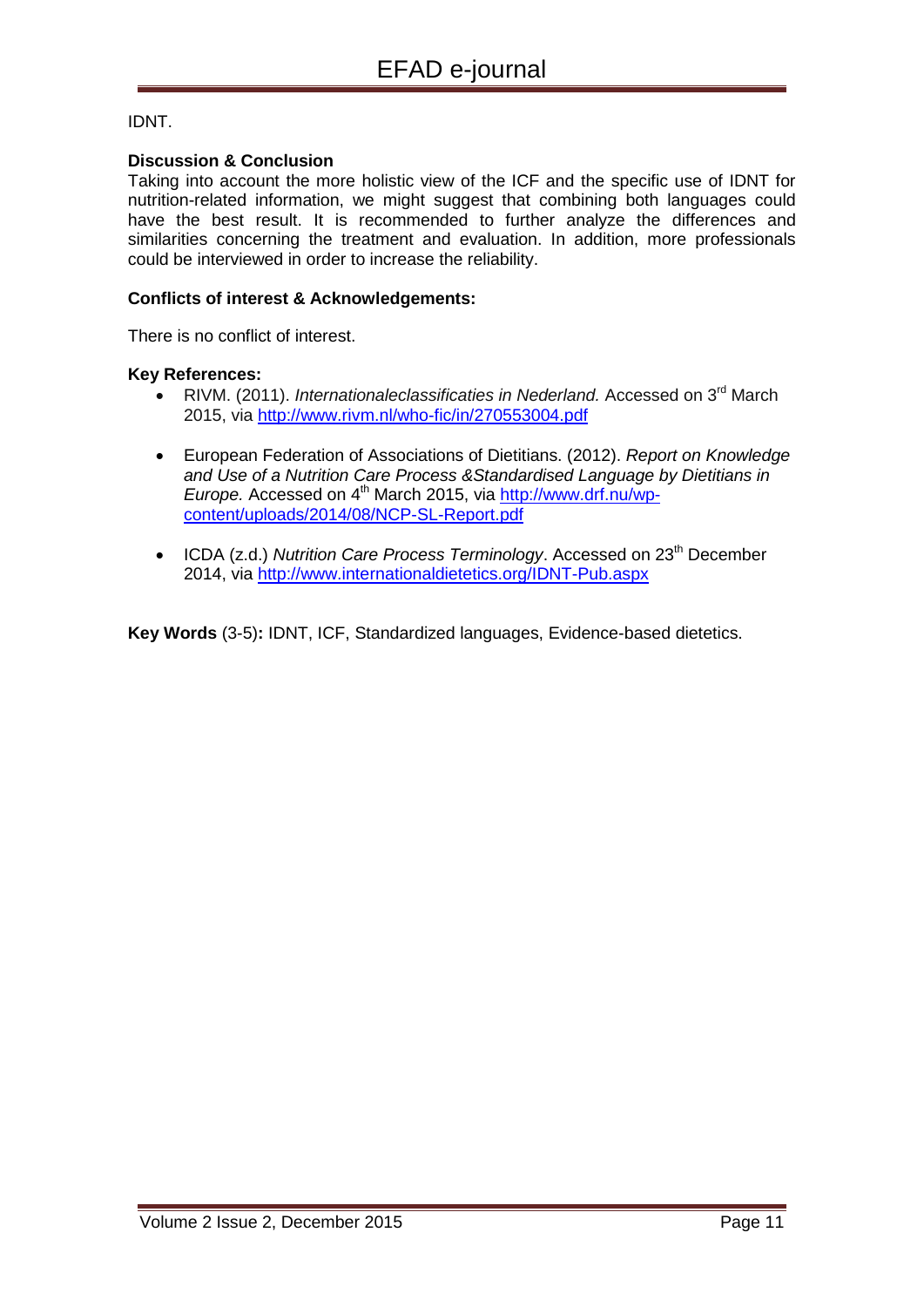# <span id="page-10-0"></span>**SELF-MANAGEMENT TOOLS TO CONTROL FLUID INTAKE FOR HEMODIALYSIS PATIENTS, A QUALITATIVE ANALYSIS**

**Author(s) name:** Ramona Tuss, Jessy van Boxtel, Gerda van den Berg, RD, MSc

**Institution:** Department of Nutrition and Dietetics, HAN University of Applied Sciences, The Netherlands

**Author(s) contact details:** [jessyvanboxtel@gmail.com,](mailto:jessyvanboxtel@gmail.com) ramona\_tuss@live.nl

#### **Introduction**

For hemodialysis patients (HD-patients) it is hard to maintain the prescribed fluid restriction in order to lower their interdialytic weight gain (IDWG) and risk of heart failure. Despite low compliance, self-management seems to be a promising strategy in the reduction of IDWG. The goal of this study was to determine behavioral determinants, wishes and demands of HD-patients for a health application as a selfmanagement tool to monitor the fluid balance.

#### **Methods**

Experiences and expectations with the fluid restriction and wishes and demands to manage it were determined by a survey in 99 hemodialysis patients (31 patients in Rijnstate Hospital and 68 patients in Gelderse Vallei Hospital in the Netherlands). A semi-structured interview with 12 hemodialysis patients (6 in Rijnstate Hospital and 6 in Gelderse Vallei Hospital) was conducted to clarify these determinants. The participants were interviewed until data saturation was reached.

#### **Results**

Nearly every interviewed HD-patient was experiencing difficulties regarding the fluid restriction. A fluid restriction was hard to maintain due to patient's need to adapt their lifestyle and the loss of their independency. The majority of the patients experienced a lot of complaints regarding the excess of fluids in their body and fluid withdrawal during dialysis, e.g. hypotension, convulsions, edema and dyspnea. However, less HD-patients struggled with their fluid restriction than assumed by hospital staff. Most of the patients seem to have accepted their disease and got used to the fluid restriction. Sixty two % of the HD-patients believed that a health application to monitor the fluid restriction would not contribute to increased compliance. Thirteen % of the patients were positive about an application as a self-management tool and would like the application to be developed, while 65% were negative because they do not feel the need to use it.

#### **Conclusion**

Behavioral determinants like predisposition, motivation and consciousness play a role in compliance to the fluid restriction in HD-patients. There is not yet much need for a health application as a self-management tool to help patients to monitor the fluid balance and lower the IDWG.

#### **Conflicts of interest & Acknowledgements**

The authors declare no conflicts of interest.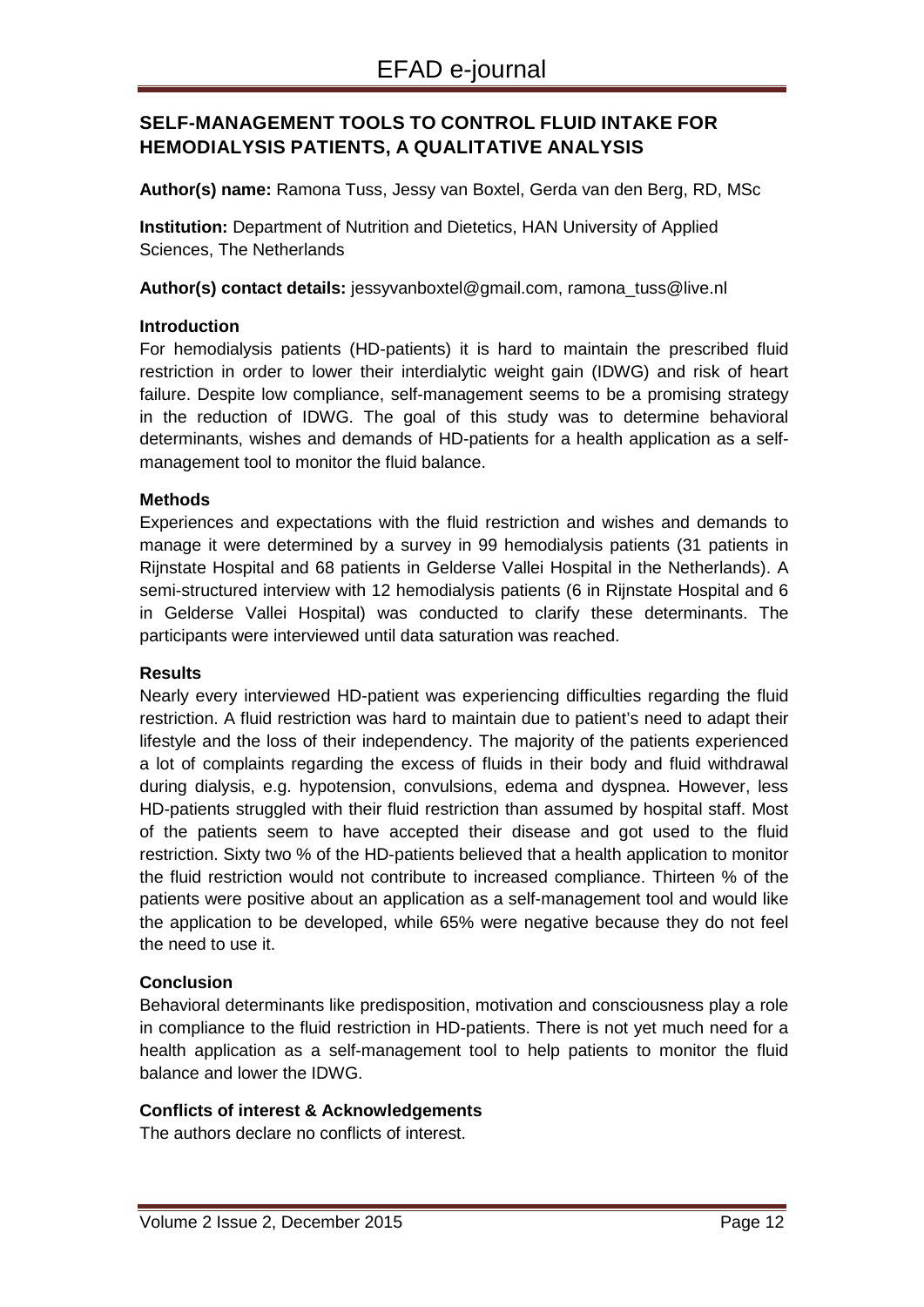#### **Key references**

- Denhaerynck, K. et al (2007). Prevalence and consequences of nonadherence to hemodialysis regimens. *American journal of critical care, 16,* 222-235
- Dewettinck, I. (2001). Leven met vochtbeperking: Een moeilijke opdracht. *Tijdschrift voor verpleegkundigen, 18, 675-680.*
- Griva, K, Ng, H.J., Loei, J., Mooppil, N., McBain, H., & Newman, S.P. (2012). *Managing treatment for end-stage renal disease – A qualitative study exploring cultural perspectives on facilitators and barriers to treatment adherence,* Psychology & Health Vol. 28, No. 1 January 2013, 13-29
- Koornstra, L. (2009). Vochtbeperking als dwangmiddel, Geraadpleegd op 2 oktober 2014, van: [http://www.supervisionair.nl/wp](http://www.supervisionair.nl/wp-content/uploads/VOCHTBEPERKING-ALS-DWANGBEVEL.pdf)[content/uploads/VOCHTBEPERKING-ALS-DWANGBEVEL.pdf](http://www.supervisionair.nl/wp-content/uploads/VOCHTBEPERKING-ALS-DWANGBEVEL.pdf)
- Leggat, J.E. et al (1998). Noncompliance in hemodialysis: predictors and survival analysis. *American journal of kidney diseases: the official journal of national kidney foundation, 32 (1),* 139-145.
- Luderer, S. &Empel, A. van (2013). Interdialytic Weight Gain; Dietisten Nierziekten Nederland. Geraadpleegd op 25 september 2014, van <http://www.dietistennierziekten.nl/images/protocollen/201303/IDWG.pdf>
- Sinclair, P.M., & Parker, V. (2009). *Pictures and Perspectives: A unique reflection on Interdialytic Weight Gain,*AmericanNeprhology Nurses Association: Nephrology Nursing Journal, 36(6), 589-597
- Smith, K., Coston, M., Glock, K., Wallston, K.A., Elasy T.A., Alp-Ikizler, T.A., Cavanaugh, K.L (2009). Patient Perspectives on fluid management in chronic hemodialysis, National Kidney Foundation; RenNutr, 2010 September ; 20(5): 334-341
- Tovazzi, M.E. &Mazzoni, V. (2012). *Personal Paths of fluid restriction in patients on hemodialysis.* American Nephrology Nurses Association: Nephrology Nursing Journal, 39(3), 207-215

**Key words:** h(a)emodialysis; fluid restriction; volume overload; compliance; behavioral determinants; self-management

#### **Contributions:**

- 1. Hans Brandts, dietician Rijnstate hospital, Arnhem, The Netherlands
- 2. Inez Jans, dietitian Gelderse Valleihospital, Ede, The Netherlands
- 3. Gerda van den Berg, supervisor HAN University of Applies Sciences, Nijmegen, The Netherlands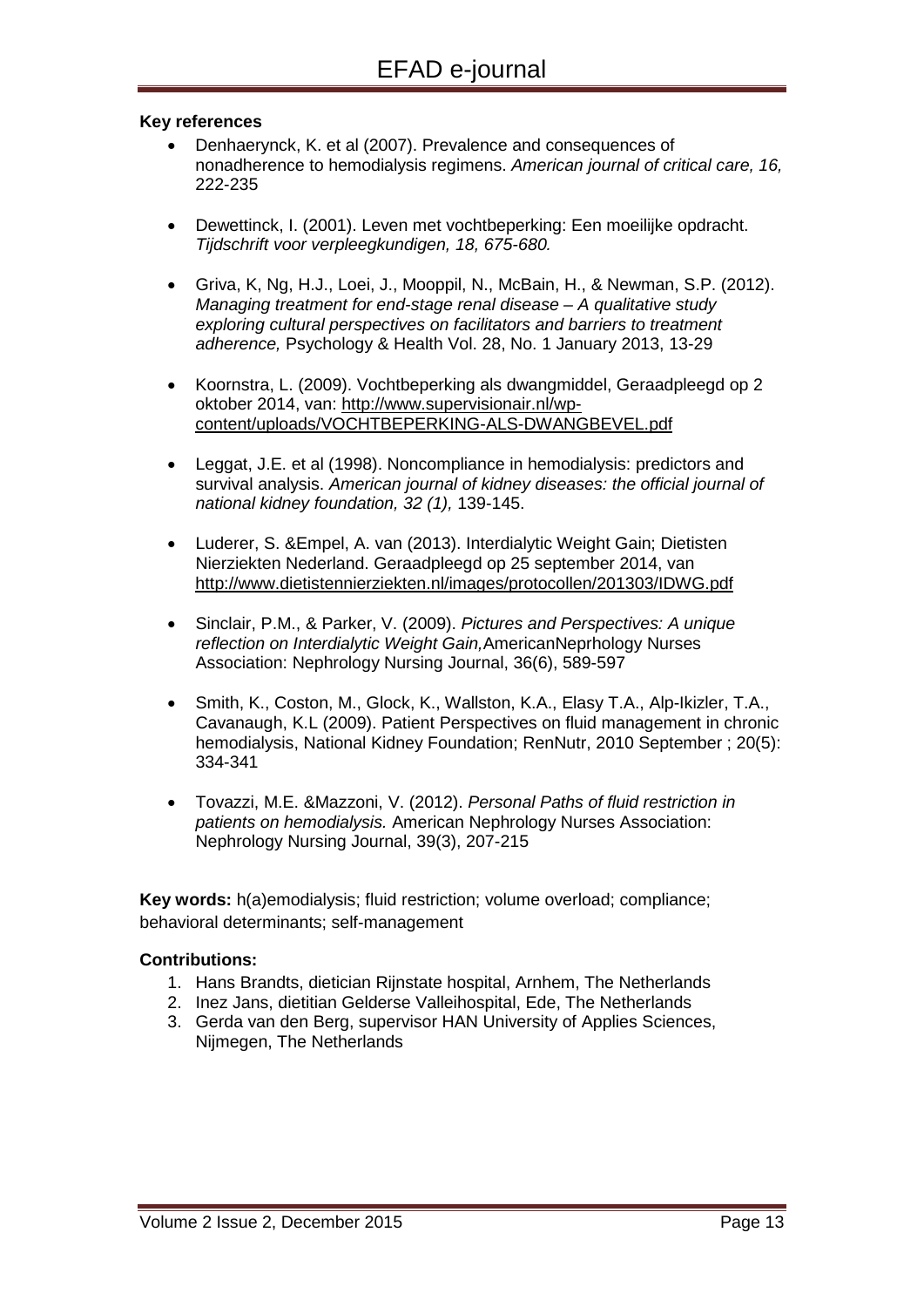# <span id="page-12-0"></span>**SYSTEMATIC TYPE REVIEW OF PROSPECTIVE STUDIES ON DAIRY CONSUMPTION AND BREAST CANCER RISK IN WOMEN**

**Author(s) name:** Chloe Bean

**Institution:** Department of Nutrition and Dietetics, London Metropolitan University, London, United Kingdom.

**Author(s) contact details:** chb0683@my.londonmet.ac.uk

#### **Introduction**

Breast cancer (BC) is the most commonly diagnosed cancer among women and there is a need to identify modifiable risk factors to reduce BC incidence. Epidemiological studies suggest that specific foods and nutrients, including dairy products, could influence BC risk. Milk and dairy products are a diverse food group and some varieties have a relatively high saturated fat content, which may increase BC risk. In contrast, some dairy constituents, such as calcium and conjugated linoleic acid (CLA), have been hypothesised to decrease BC risk. The aim of this study was to systematically review the literature and update evidence presented in the World Cancer Research Fund/American Institute for Cancer Research (WCRF/AICR) Continuous Update Project (CUP) 2010 report, concerning the association between dairy product and constituent intakes and BC risk, focusing primarily on prospective studies.

#### **Aim and objectives**

Literature searches were conducted in four electronic databases, supplemented by hand searches, for articles published between June 2008 and November 2013. Studies that collected dietary information prospectively in women age<sup>19</sup> years, with no previous diagnosis of cancer (other than non-melanoma skin cancer) were included. Data of included studies were extracted using a standardised evidence table and methodological qualities were critically appraised.

#### **Methods**

Systematic literature searches were conducted using four electronic databases (PubMed, Web of Knowledge, Science Direct and The Cochrane Library) to identify relevant research published between June 2008 and November 2013. Retrieved articles were checked for relevance using predetermined eligibility criteria. Only cohort, casecohort and nested case-control studies in which data on dairy intake was collected prospectively, before BC occurrence were included to avoid recall bias. The references of studies that fulfilled eligibility criteria were hand searched to identify further relevant studies.

#### **Bioethics**

This dissertation was approved by the Research Ethics Review Panel of the Faculty of Life Sciences, London Metropolitan University, London, United Kingdom in December 2013.

#### **Results**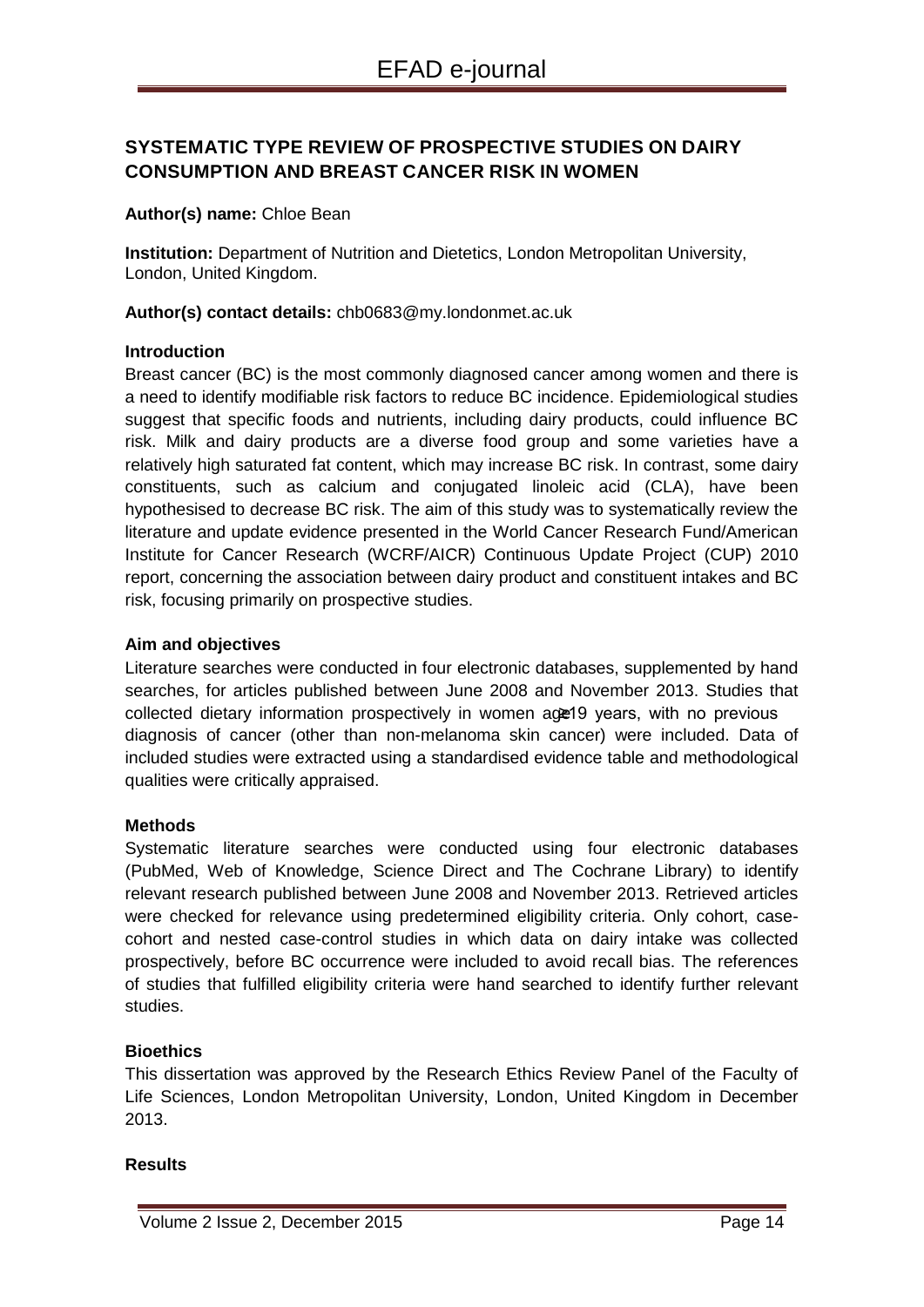Ten prospective studies from various countries across three continents met eligibility criteria and were included in the present review. One cohort study of the European Prospective Investigation into Cancer and Nutrition (EPIC) project observed that butter intake was associated with a statistically significant increased risk of BC in postmenopausal women when comparing intakes 12.6 with 0 g/day (RR=1.28, 95% CI=1.06-1.53). In addition, two separate cohort studies conducted in Sweden and Norway observed that total dairy products (TDP) and white cheese intakes respectively, were associated with statistically significant decreased risk of BC in both premenopausal (RR= 0.93, 95% CI= 0.86-0.99 with 290 g/day increments of TDP and RR= 0.50, 95% CI=  $0.29-0.87$  comparing  $\geq 25.3$  with <6.0 g/day of white cheese) and postmenopausal women (RR= 0.89, 95% CI= 0.80-0.98 with 290 g/day increments of TDP and RR= 0.81, 95% CI= 0.66-0.99 comparing ≥25.3 with <6.0 g/day of white cheese). No statistically significant associations were observed between intakes of milk, other cheeses, yogurt, butter, ice cream, calcium, CLA and fat (from milk) and risk of BC.

#### **Discussion**

Overall, these findings are limited and not consistent enough to support the hypothesis that consumption of dairy products during adulthood is associated with BC risk in women. This conclusion is in line with findings from the most recent WCRF/AICR CUP 2010 report. Additional large prospective studies are required to clarify the role of overall dairy intake and specific types of dairy products and constituents on BC risk.

#### **Conflicts of interest & Acknowledgements**

The author declares no conflicts of interest. The author acknowledges Elaine Mealey (RD), academic supervisor, for her guidance and support.

#### **Key References:**

- WHO. (2012). GLOBOCAN 2012: Breast Cancer Estimated Incidence, Mortality and Prevalence Worldwide in 2012. Available at: [http://globocan.iarc.fr/Pages/fact\\_sheets\\_cancer.aspx](http://globocan.iarc.fr/Pages/fact_sheets_cancer.aspx)
- WCRF/AICR. (2007). Food, Nutrition, Physical Activity, and the Prevention of Cancer: a Global Perspective. Washington DC: AICR, 2007.
- WCRF/AICR. (2010). WCRF/AICR Systematic Literature Review Continuous Update Report: The associations between food, nutrition, physical activity, and the risk of Breast Cancer. Available at: [http://www.dietandcancerreport.org/cancer\\_resource\\_center/downloads/cu/Breas](http://www.dietandcancerreport.org/cancer_resource_center/downloads/cu/Breast-Cancer-SLR-2008.pdf) [t-Cancer-SLR-2008.pdf](http://www.dietandcancerreport.org/cancer_resource_center/downloads/cu/Breast-Cancer-SLR-2008.pdf)

**Key Words** (3-5)**:** Systematic literature review; Breast cancer; Risk; Dairy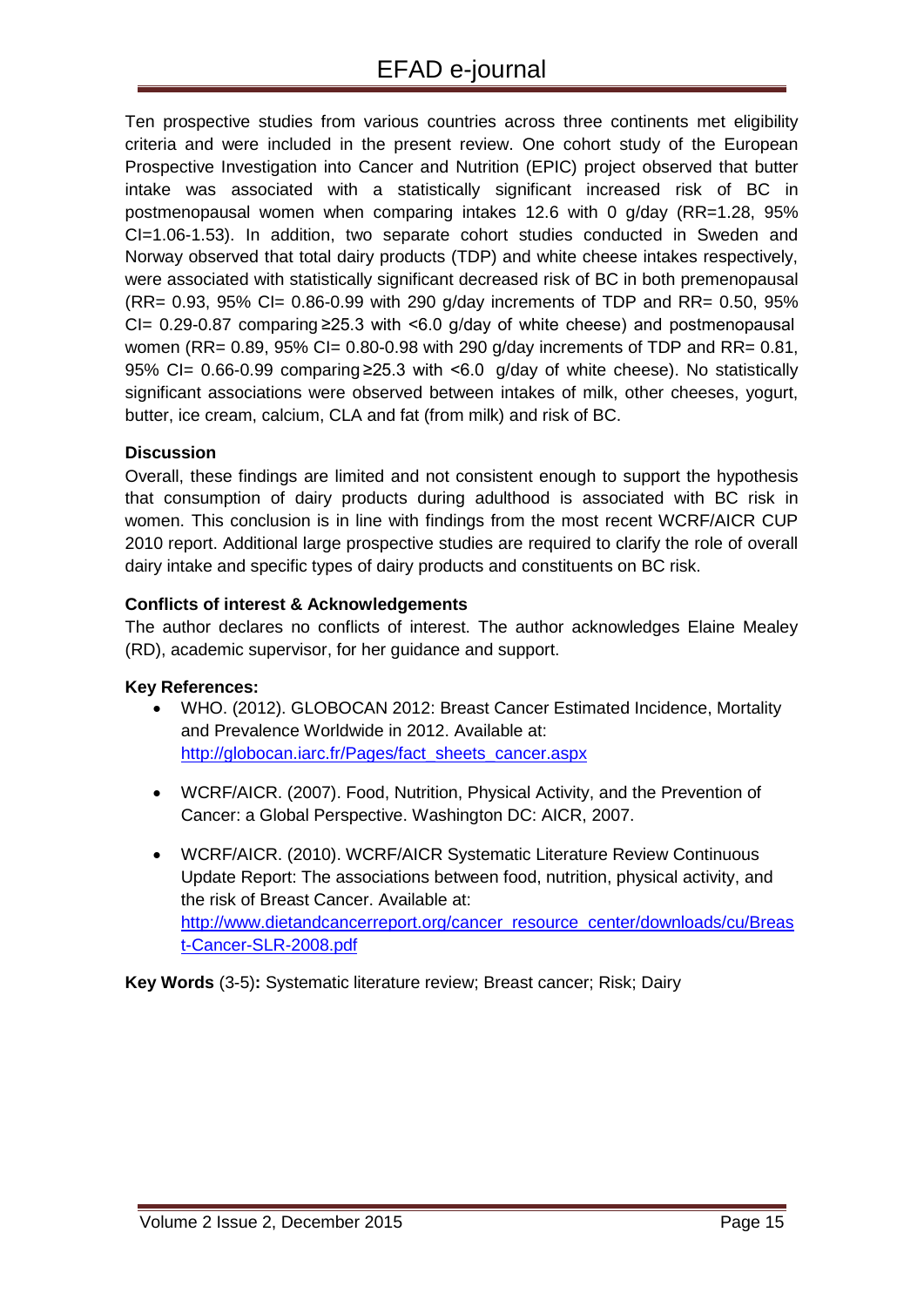# <span id="page-14-0"></span>**DETECTION OF NUTRITIONAL RISK WITHIN SURGICAL WARDS OF PEDIATRIC HOSPITALS**

**Author(s) name:** Toilou M, Cheirakaki O, Chatzoglou A, Vasileiadi E, Kontogianni M.

**Institution/ Affiliation:** Department of Nutrition and Dietetics, School of Health Science and Education, Harokopio University, Athens, Greece.

**Author(s) contact details:** mtoilou93@gmail.com

#### **Introduction**

Disease-related malnutrition is common in pediatric patients, making it a major problem that can affect the physical condition of hospitalised children in surgical wards, their clinical outcomes, and the health care system. Although nutritional risk screening has been proposed as a valuable process for all hospitalised patients, it is still not part of everyday practice. Therefore, the aim of the present study is to estimate the prevalence of the increased nutritional risk in a random sample of children, who were hospitalised in the surgical wards of two large Children's Hospitals based in Athens. This will be achieved through the application of two nutritional risk-screening tools.

#### **Methods**

The study sample was random and consisted of 567 children, aged 1-16 years old, who were hospitalised in the surgical wards of Athens Children's Hospitals "Aghia Sophia" and "Panagiotis and Aglaia Kyriakou " from February  $5<sup>th</sup>$  2014 to 30<sup>th</sup> May 2015. Three dietetic students performed the nutritional screening process within 24h of hospital admission. Two screening tools were used (i.e. PYMS & STAMP) and were completed in two different ways. By either using BMI calculated according to the Hellenic Growth Charts (HGC) (PYMS-HGC, STAMP-HGC) or according to the World Health Organization's standards for children's growth (PYMS-WHO, STAMP-WHO). Children's classification within nutritional risk categories according to the tool used were then compared with the dietitians' clinical judgment and positive (PPV) and negative (NPV) predictive values were assessed. SPSS 21.0 for Windows was used to analyse the results.

#### **Bioethics**

The procedures followed were in accordance with the ethical standards of the responsible committee on human experimentation and with the Helsinki Declaration, as revised in 1983. The Research Committee of the Scientific Council within the two participating hospitals also approved them. The patients and their parents were informed and gave their consent for participating in the study.

#### **Results**

In total 567 children were screened (58% boys) and the median age of the sample was 8 (3.75,11.5) years old. The percentage of children classified at high nutritional risk was 16.2% for PYMS-HGC, 12.2% for PYMS-WHO, 10.2% for STAMP-HGC and 12% for STAMP-WHO. Based on the dietitians' clinical judgment the PPV of PYMS-HGC was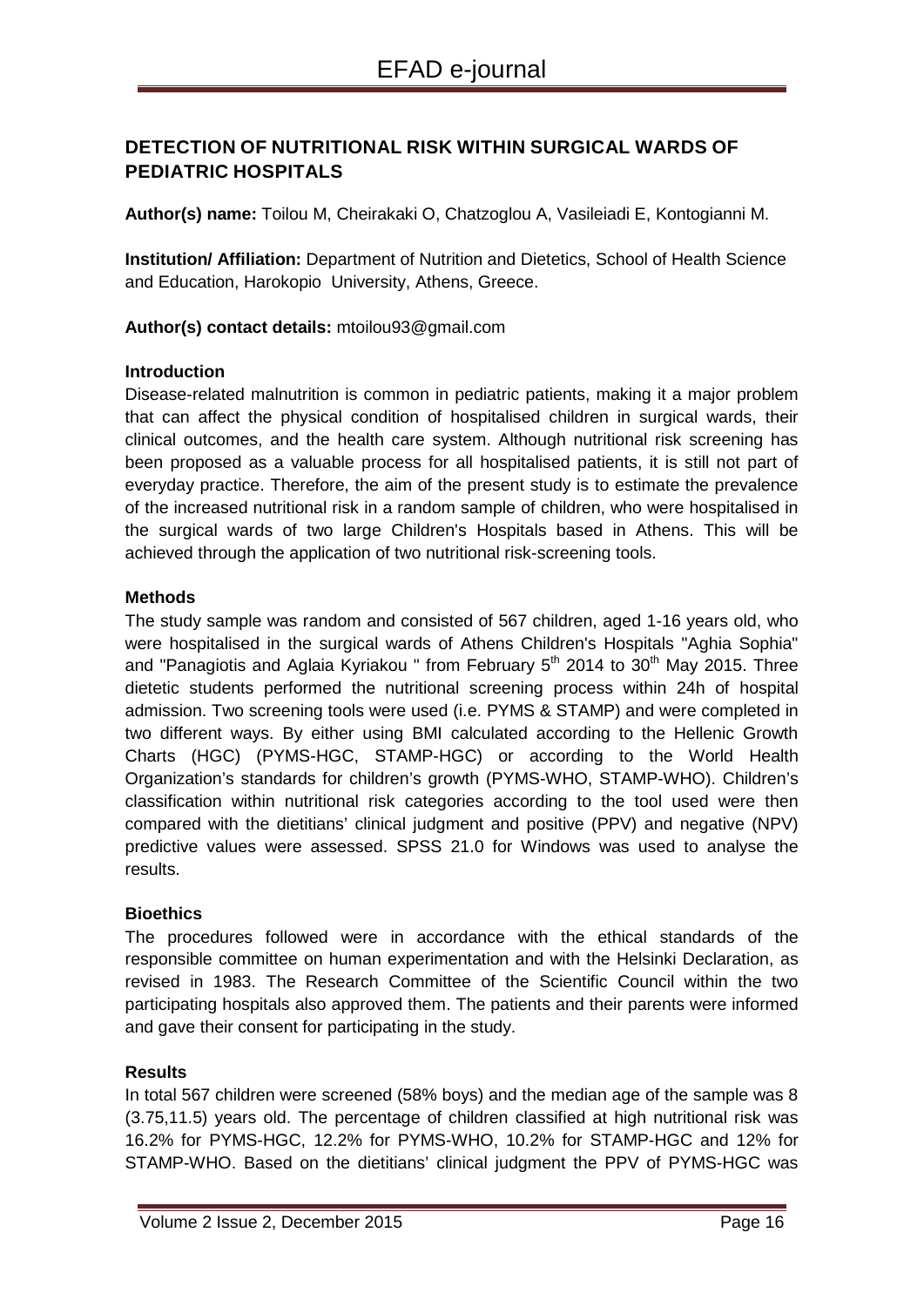52%, PYMS-WHO was 58.7%, STAMP-HGC was 48.6% and STAMP-WHO 55%, whereas the corresponding NPV were 97.6%, 97.7%, 94% and 69.9% respectively.

## **Discussion & Conclusion**

According to the results of this research, using a random sample of 567 pediatric patients in surgical wards, the prevalence of high nutritional risk was between10-16% depending on the tool used. Furthermore, PYMS tool based on the WHO growth charts had the best agreement with dietitians' clinical judgment. According to our results, 1 out of 10 pediatric patients in the surgical wards were at high nutritional risk and therefore should be referred to a dietitian for a complete nutritional assessment. This finding confirms the need for a nutritional screening process to be implemented as part of the routine procedure during hospital admission.

### **Conflicts of interest & Acknowledgements**

Special acknowledgements to the dietitians Koulieri A., Zerva O. and Katsagoni C who performed the clinical assessments.

#### **Key References:**

- Joosten KF, Hulst JM. Malnutrition in pediatric hospital patients: current issues. Nutrition 2011;27:133-7.
- Gerasimidis K, Macleod I, Maclean A, et al. Performance of the novel Paediatric Yorkhill Malnutrition Score (PYMS) in hospital practice. Clin Nutr 2011;30:430-5.
- McCarthy H, Dixon M, Crabtree I, Eaton-Evans MJ, McNulty H. The development and evaluation of the Screening Tool for the Assessment of Malnutrition in Paediatrics (STAMP(c)) for use by healthcare staff. J Hum Nutr Diet 2012;25:311- 8.

**Key Words** (3-5)**:** Hospital malnutrition, Nutrition Risk Screening, Pediatric nutritional screening tools, surgical wards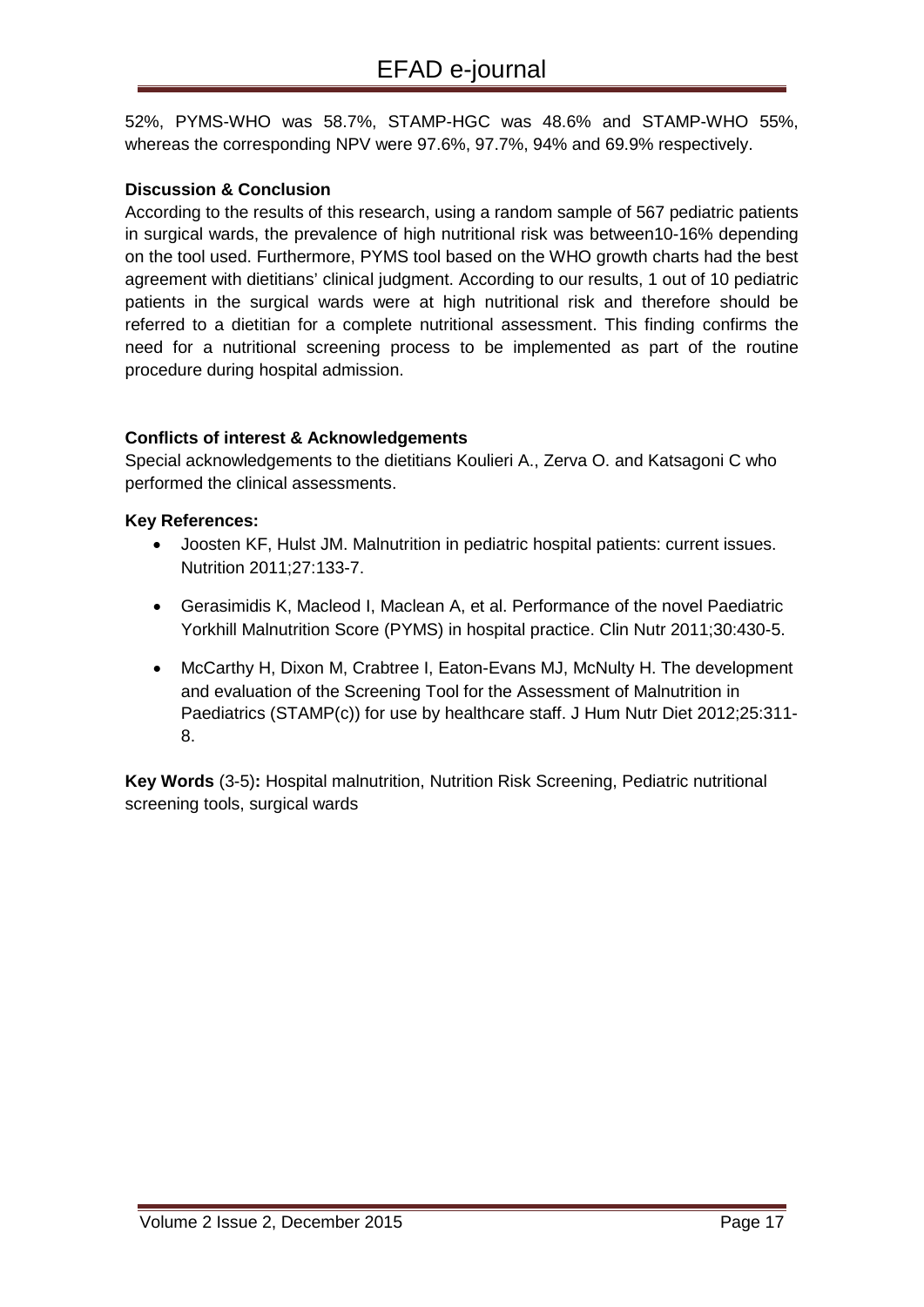# <span id="page-16-0"></span>**THE ECONOMIC BURDEN OF A GLUTEN-FREE DIET**

**Author(s) name:** Stamatina Panagiotou, Meropi Kontogianni

**Institution/ Affiliation:** Department of Nutrition & Dietetics, Harokopio University, Athens, Greece

**Author(s) contact details:** tinapanagiotou21@gmail.com

#### **Introduction**

Coeliac disease is a common autoimmune disease for which the only treatment is a lifelong adherence to a gluten-free diet. Patients with coeliac disease encounter several difficulties in implementing dietary changes, including the cost of the diet. The purpose of the present study was to compare the cost of gluten-free products (GFP) from supermarkets and pharmacies to the cost of similar conventional food products.

#### **Methods**

The prices of all the products labeled as "gluten-free" available at four supermarket chains in Athens, as well as the prices of similar conventional food products were collected between November 2014 and April 2015. The specific supermarket chains were selected due to their large branch network therefore making it easier for patients to access them and due to the large variety of GFP that they merchandise. The sampled food items were savory pastries, cereals, flours and pasta, meat and meat products, sweets and other food items. The prices of all the GFP available in pharmacies were recorded as well- as referred in the official list of the National Health Service Organisation. For every product the price per 100g was extracted. All products were classified into 38 categories. For each category the median of the prices per 100g was calculated, both for conventional products and for GFP available at supermarkets, as well as for the pharmacy GFP. The three medians of each category were compared in pairs conducting Mann-Whitney U test in the statistical analysis package SPSS, version 18.0.

#### **Results**

All supermarket GFP, except for three (quinoa, sliced pork shoulder, pasta sauce), were 36-334% (all p<0,05) more expensive when compared to conventional food products. Regarding the pharmacy GFP, all were more expensive compared to conventional products by 36-476% (all p<0,05). When prices of the GFP available at supermarkets were compared to the prices of the similar products available at pharmacies, all products, excluding three types (crackers, tortillas, pizza base) were more expensive at the pharmacy by 3-92%. However this difference reached statistical significance only for three of the products (ranging  $33-92%$ ) (all  $p = <0.05$ ).

#### **Discussion & Conclusion**

The present study demonstrates the higher cost of the GFP available in the Greek market, compared to the conventional food products, which leads to increased nutritional costs for patients with coeliac disease. These findings are consistent with the results reported by Singh J et al. (2011) in a British study, showing that GFP cost 2- 518% more than conventional food products and further supports the results of a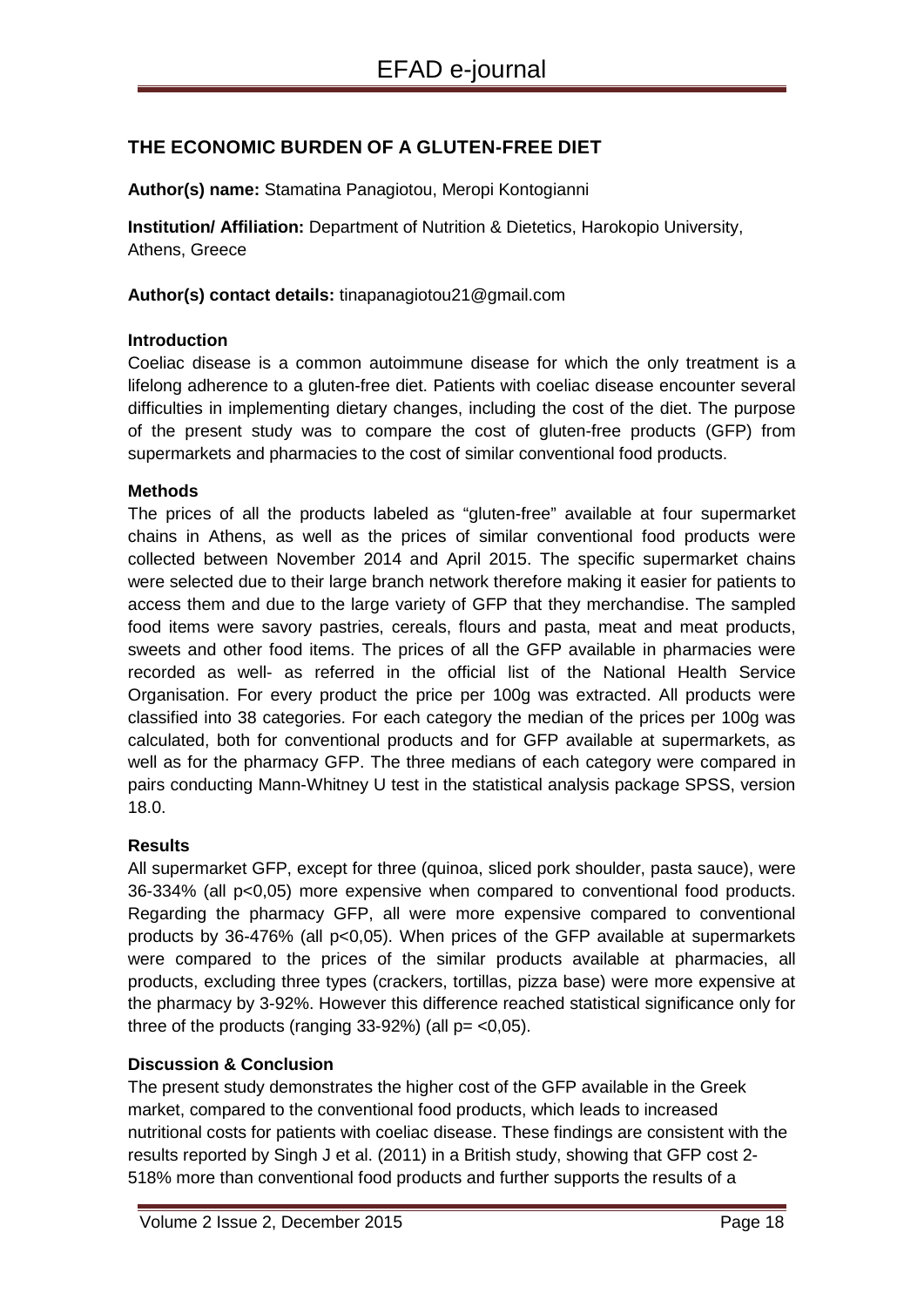previous Canadian study (Stevens et al. 2008), which reported that this percentage may range up to 1000%. Furthermore, the present study demonstrates that the GFP available in pharmacies are generally more expensive than those available in supermarkets. This should be taken into account since National Health Service Organisation reimburses a given amount on a monthly basis only for GFP that are purchased from pharmacies.

### **Conflicts of interest & Acknowledgements:**

The authors declare that they have no conflicts of interest. This research received no specific grant from any funding agency in the public, commercial or non-for-profit sectors.

#### **Key References:**

- Lee AR, Ng DL, Zivin J, Green PH: Economic burden of a gluten-free diet. J Hum Nutr Diet 2007, 20(5):423-430.
- Singh J, Whelan K: Limited availability and higher cost of gluten-free foods. J Hum Nutr Diet 2011, 24(5):479-486.
- Stevens L, Rashid M: Gluten-free and regular foods: a cost comparison. Can J Diet Pract Res 2008, 69(3):147-150.

#### **Key Words** (3-5)**:**

Gluten-free diet; cost; economic burden; gluten-free products; celiac disease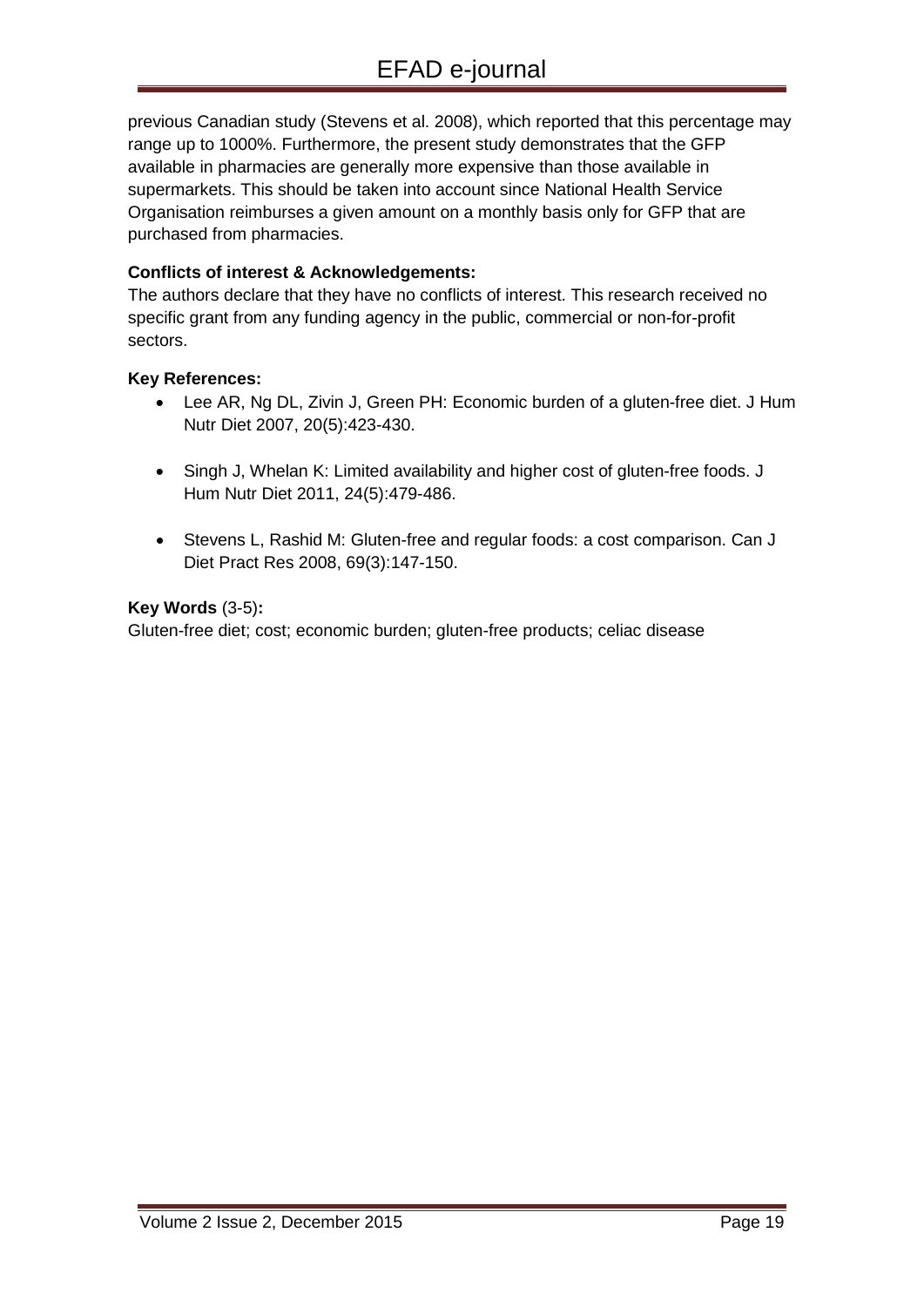# <span id="page-18-0"></span>**RESEARCH ON POLICY DEVELOPMENTS AND EFFECTIVE MEASURES DIRECTED TOWARDS REDUCTION OF NUTRITION RELATED NON-COMMUNICABLE DISEASES IN THE COMMONWEALTH OF INDEPENDENT STATES**

**Author(s) name:** Veronika Polozkova, Geert van Etten, Liezel Wolmarans

**Institution/ Affiliation:** Royal Tropical Institute (KIT), Amsterdam the Netherlands

#### **Author(s) contact details:** v.polozkova@outlook.com

#### **Introduction**

Current high prevalence of non-communicable diseases (NCD) in the Commonwealth of Independent States (CIS) is rising further. This causes an associated socioeconomic burden, from premature mortality as well as disability due to an increase in cumulative costs of health care and productivity loss. Deaths from NCDs are largely preventable by enabling health systems to respond more effectively in targeting risk factors and by formulating policy interventions that have shown to be effective in NCD risk reduction.

#### **Methods**

Our research aimed to outline a nutrition policy framework for the CIS that targets NCD reduction. We have searched for global, regional and national policy recommendations; measured prevalence of nutrition related risk factors in the CIS; studied literature for existing (cost) effective and evidence-based policy measures; researched availability of those measures in the CIS policies; and outlined a framework that should guide nutrition policy development by CIS governments.

#### **Results**

Global, regional and national governments have indicated the need for NCD reduction with dietary measures. Some progress has already been made in identifying effective policy interventions and provision of recommendations. The search for international recommendations on development of nutrition policies showed that progress is made in provision of policy guidelines and indication of nutritional risk factors: salt, sugar, fat, fruit and vegetable intake level, breastfeeding prevalence and marketing pressure. Country data research found that the CIS should improve surveillance on fat consumption and childhood obesity and continue to monitor other risk factors. The literature search indicated that salt, fat and sugar reduction, through health promotion and education interventions, seem to be the most (cost) effective for the low and middle income countries, as well as fiscal policy measures. The policy documents search showed availability of nutrition policy measures in the CIS. Progress is observed in development of integrated national policies that target NCD reduction with nutritional measures. However, assessed policies showed limited inclusion of the indicated risk factors. Based on these findings we have provided a framework that should guide the CIS governments in identification of prioritised measures and in nutrition policy formulation.